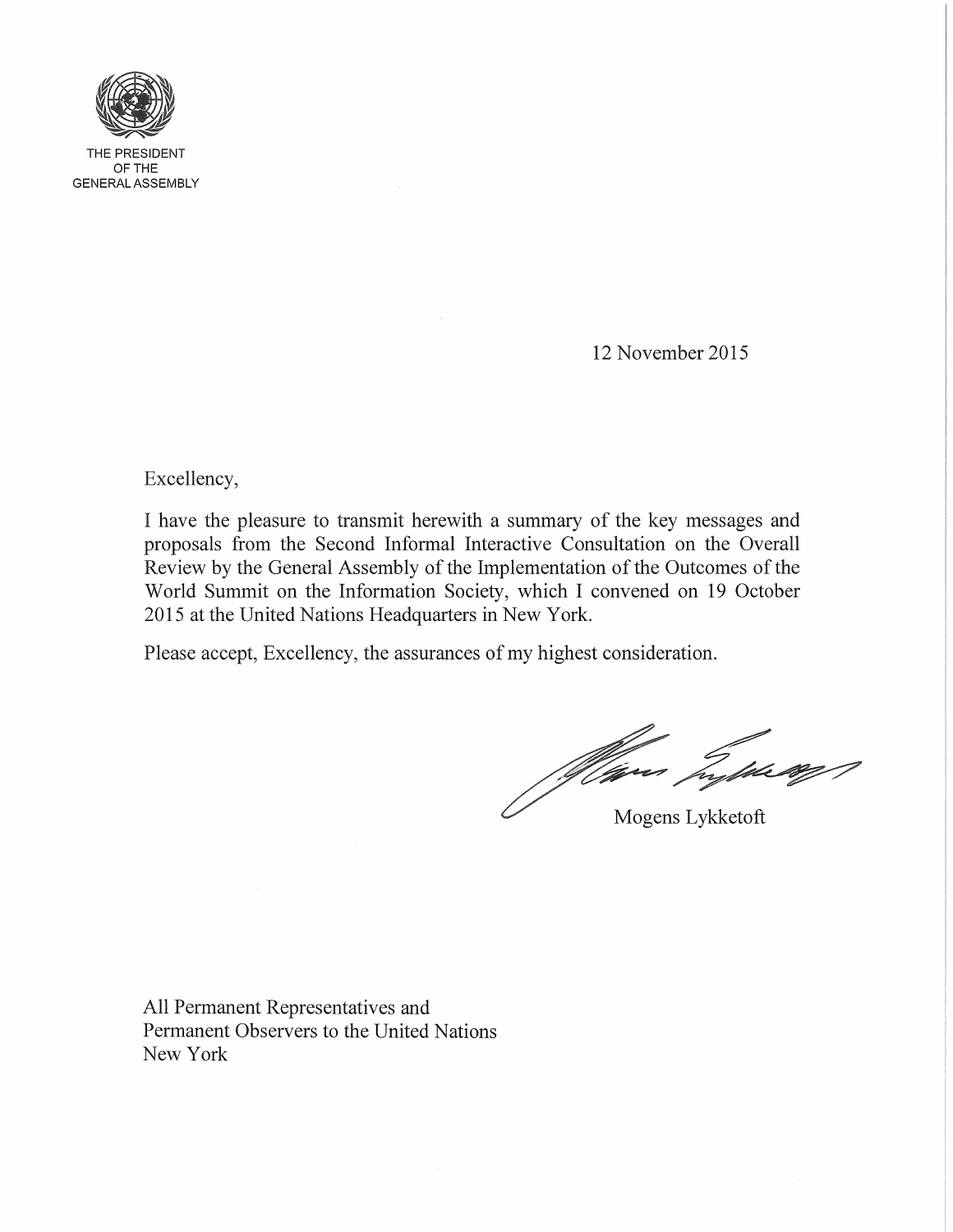# The Second Informal Interactive Stakeholders Consultation on the Overall Review by the General Assembly of the Implementation of the Outcomes of the World Summit on the Information Society

## United Nations Headquarters, New York

## 19 October 2015

### President's Summary

## Introduction

In accordance with General Assembly resolution *68/302,* the President of the General Assembly convened the second informal interactive consultation with all relevant stakeholders of the World Summit on the Information Society (WSIS) on 19 October 2015. The purpose of the consultation was to collect views on the zero draft of the outcome document of the WSIS+10 overall review to be adopted at the high-level meeting of the General Assembly on 15 and 16 December 2015.

The stakeholder consultation comprised an opening segment, interactive panel discussions on the subjects ofICT for development, Internet governance, and human rights and building confidence and security in the use of ICTs, and a closing segment. Questions were also accepted from social media feeds. The following is a summary of key messages and proposals.

### Opening segment

It was recalled that the overall review provides an opportunity to take stock of progress towards a people-centred, inclusive, development-oriented information society, and assess challenges such as the digital divide, Internet stability, data ownership, privacy and freedom of expression. The 2030 Agenda for Sustainable Development constitutes a comprehensive framework to advance efforts to enhance human knowledge and bridge the digital divide. Science, technology, and innovation, and ICT have been identified as crucial means of implementation of the SDGs.

Inputs provided by stakeholders in the first consultation in July and thereafter covered a range of views. These views were carefully studied and taken into account in preparation of the zero draft of the outcome document. The continuing inputs of all stakeholders through an inclusive preparatory process will be very important for understanding priorities and reaching an agreement that is accepted by all.

# ICT for development

Speakers stressed that the joint efforts of all stakeholders will be needed to bridge the digital divide and achieve a people-centred and inclusive development-oriented information society. ICT has great potential to bridge economic and social gaps, generate livelihoods and reduce poverty, protect the environment, promote good governance, and improve dialogue and understanding among peoples. The evolution of technology over the last ten years has been remarkable, thus increasing its transformative potential. Yet, challenges remain. The zero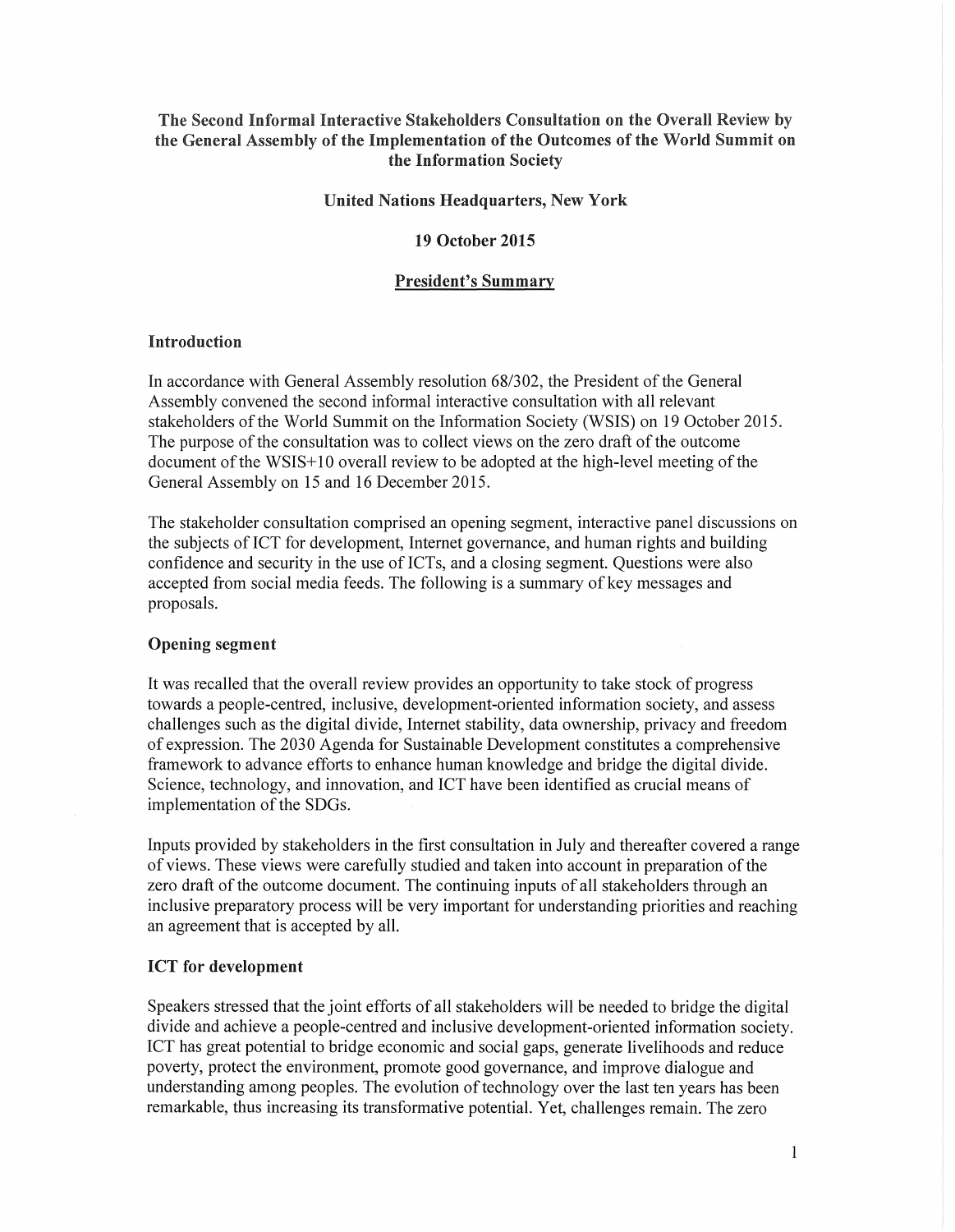draft notes that 60 per cent of people still lack Internet access, and in many parts of the world with access, the quality of that access and ability to make use of ICT are significant concerns.

Alongside infrastructure, advances such as big data, user-generated content and social media also raise important questions of human rights, ethics and social responsibility. ICT is an enabler that can lead to a better quality of life for people. It also shapes society and affects rights. There could be a stronger reference to human rights in the outcome document.

Speakers underlined the achievements and potential of ICT across all sectors, for example in areas such as e-govemment, education, agriculture and fisheries. ICT has helped to improve educational outcomes, and promote skills development and employment at the community level. All such efforts should continue to be supported and the outcome document should be more specific about them.

Speakers noted that an inclusive, participatory and open Internet should be assured with particular attention paid to engaging women and marginalized groups in development. Ensuring access for women is important and so are efforts to promote inclusion of women in policymaking processes. Language on gender in the outcome document should be strengthened. Gender mainstreaming in the various areas of WSIS implementation should also be pursued. Such efforts to promote inclusion could be supported by well-established methods of ICT-enabled consultation and collaboration.

The promotion of cultural and linguistic diversity remains a concern. In this respect, it would be crucial to develop and implement strategies to protect cultural rights and expand availability of local content in native languages, bearing in mind the difficulties imposed by financial constraints in many countries. It was noted that ICT innovation has not always led to universal inclusion and full realization of knowledge societies. Culture and cultural rights should be added to the outcome document.

Stakeholders noted policies that undermine innovation should be avoided. Greater attention should be paid to ensuring that new ICTs are available to more people and that the benefits of innovation are more widely distributed. It was suggested that indictors should be improved to measure ICT's impact on society and people's life. Commenting on the zero draft assertion that ICT innovation could exacerbate digital divides, one speaker remarked that this has not been the case with regard to mobile broadband technology: restrictive policies contribute to divides rather than technological innovation.

Stakeholders elaborated on the need for a peaceful cyberspace stressing that there can be no sustainable development without peace. ICT has been used to strengthen early warning systems, support humanitarian action, facilitate peacekeeping, and promote post-conflict reconstruction, and should continue to support such functions. It was underscored that in putting ICT at the service of peace and security, respect for human rights must be upheld.

One speaker suggested that the zero draft needs to be more explicit about how the private sector is to be engaged. By way of example, the entertainment industry might contribute to measuring how people access information and respond to it.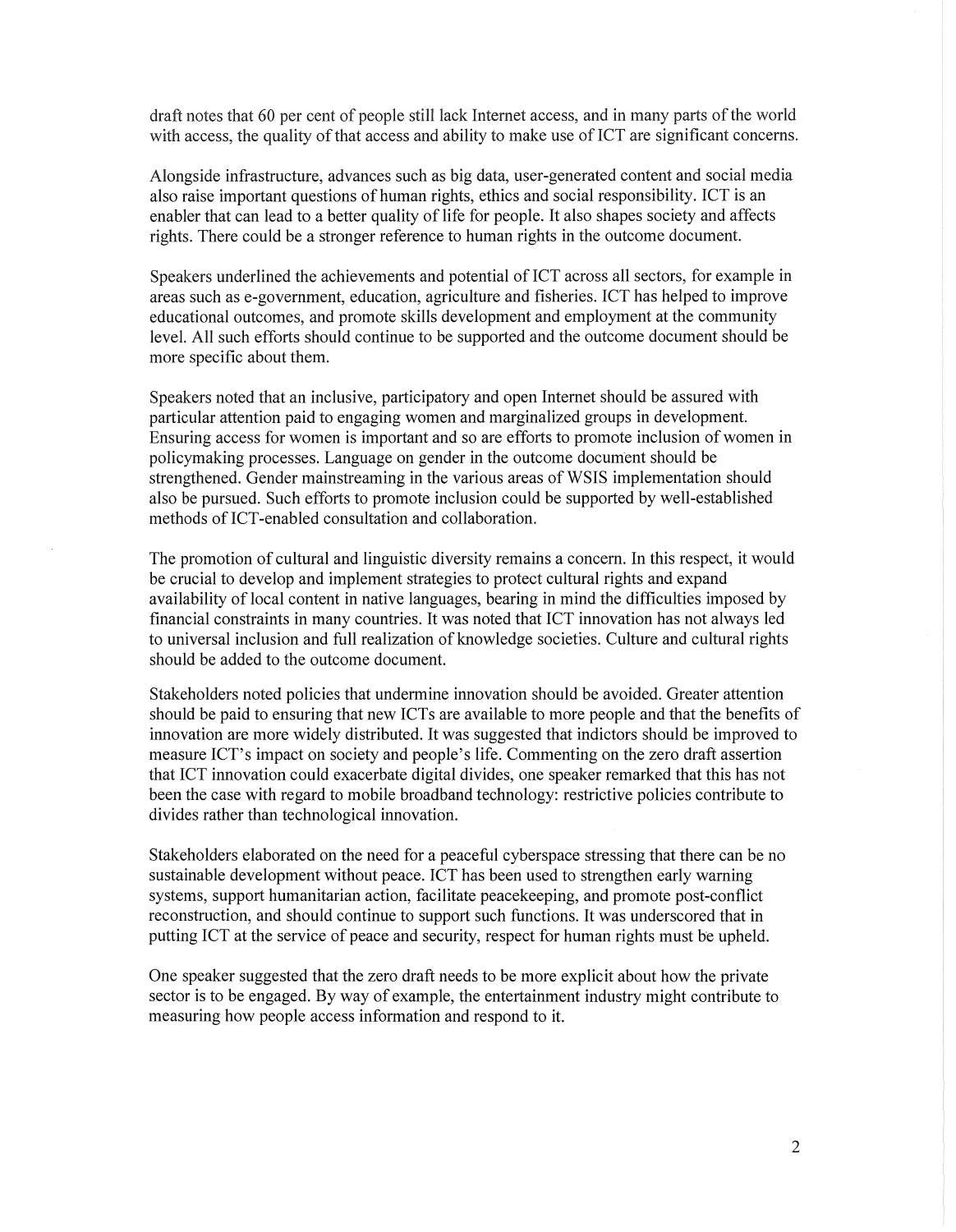# Internet governance

Stakeholders recalled the definition of Internet governance set out in the Tunis Agenda and included the zero draft, and stressed its utility as a starting point going forward. Internet governance is not only concerned with processes and norms at the global level. Policies influencing the way people use the Internet in everyday life are also part of Internet governance. Accordingly, promoting an open and democratic approach is crucial. One speaker commented that Internet governance comprises both governance *afthe* Internet and governance *an* the Internet.

Another speaker noted that international public policy issues pertaining to the Internet are different from technical matters, which are addressed at a different level.

A number of speakers commented on the question of participation in Internet governance processes. Speakers underscored that the multistakeholder model of governance, and enhanced cooperation, should be better reflected in the outcome document, bearing in mind the roles and responsibilities of different stakeholder groups. The outcome document should embrace inclusive approaches and commit to the effective and meaningful participation of all stakeholders, including grass-roots groups and the private sector. Financial mechanisms could support such efforts.

Speakers noted that the nature of stakeholder consultations has evolved over the last ten years. Whereas consultations used to be concerned mostly with technical matters, nowadays stakeholders represent the interests of different groups. The language of the outcome document should be much more inclusive, in particular with regard to women and SMEs from developing countries. It could also include a paragraph on participation of cities in Internet governance, based on multistakeholder processes with public involvement.

Speakers commented that stakeholders are not necessarily all on an equal footing and have different roles and responsibilities, including within a democratic system. Regardless of political arrangements, development is enhanced through the sharing of knowledge and availability of networks enabled by multistakeholder participation.

Speakers noted that there are some important human rights matters that have not been addressed by Internet governance bodies. The gap should be clearly reflected in the outcome document along with a commitment to human rights protection. It was also acknowledged that governments are addressing rights in such bodies as the Human Rights Council.

Support was expressed for continuation of the Internet Governance Forum, without conditions, while recognizing the need for greater transparency and the more effective participation of developing countries.

On the subject of net neutrality in the outcome document, speakers underscored the importance of managing the Internet in the public interest as a global public facility. Maintaining an open Internet is essential. In addition, net neutrality is connected to the issue of quality of access. One speaker commented that a commitment to protect net neutrality may not be appropriate in the outcome document as it appears to be a one-size-fits-all regulation that warrants further study.

Human rights and building confidence and security in the use of ICTs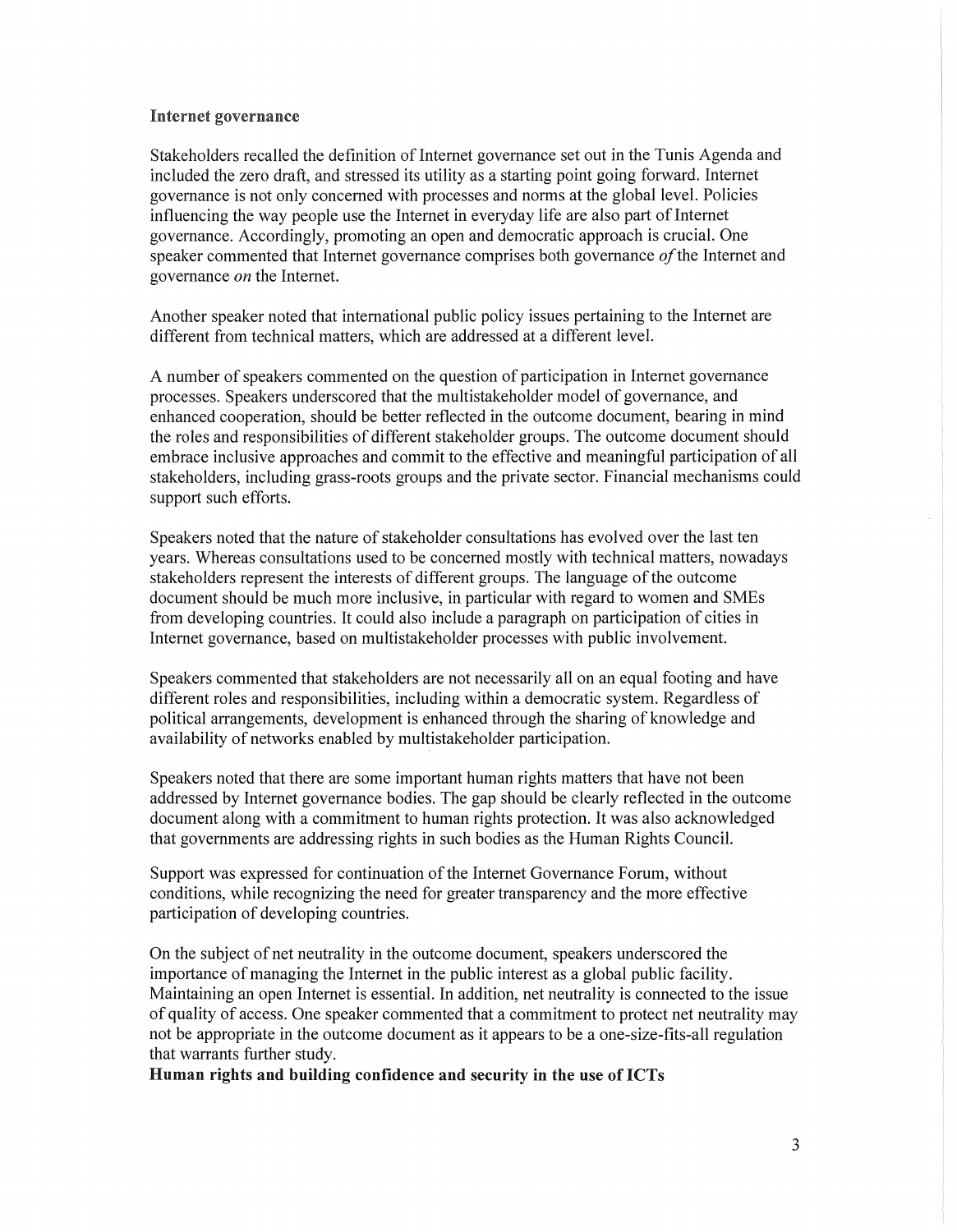Speakers stressed that the WSIS framework was underpinned by a commitment to human rights and supported inclusion of human rights in the outcome document. Internet principles should be aligned with human rights principles, and the commitment in the outcome document to protection of the same rights online as offline is welcome. There should also be a sufficient reference to the Universal Declaration of Human Rights.

Recognition of the right to privacy in the digital age should be included alongside a commitment to respect for freedom of information. States should be open about procedures and practices concerning access to information and implementation of all human rights obligations in accordance with human rights law. Speakers commented that an inclusive approach to human rights should be taken in the outcome document, including with regard to economic, social and cultural rights, and labour rights. At the same time, with rights come duties of the individual rights' bearer, which could also be reflected.

The challenge of protecting the rights of persons with disabilities was underscored. There is a need to ensure that information technology was accessible to persons with disabilities. Digitalisation can lead to new barriers for people with disabilities, especially in the developing world. There is a need to recognize this gap in the outcome document and find a way to address it.

With regard to cybersecurity, speakers stressed the importance of using ICT for peaceful purposes, consistent with principles of international law enshrined in the United Nations Charter. Where international law is concerned, one speaker commented that the outcome document should be careful to avoid statements that could lead to problematic interpretation.

Speakers noted that additional capacity-building would be needed for dealing with cybersecurity, while recognizing that it is difficult to keep pace with security challenges, both legally and technically, as the technology evolves. The importance of respecting sovereignty of independent states was also stressed. As the situation and challenges are different in countries, different approaches are adopted in addressing these challenges. Some countries tend to rely on self-regulation in the area of cybersecurity while others take a legislative approach. The private sector has participated fully in addressing challenges, inter alia by highlighting security issues. Education and awareness-raising are also part of the response. It was also suggested that there is a need for an international cybersecurity framework.

Participants noted that safety of users could be improved while acknowledging that enhancing online safety also depended on capacity-building, for example by educating children on the safe use of ICT.

# Conclusion

Over the course of the day, speakers emphasized that there has been great progress in the last ten years, and important impacts of ICT on society, economy and daily interaction for many people. ICT and the Internet can be expected to make a substantial contribution to the achievement of the SDGs. Speakers reiterated that the vision of a people-centred, inclusive and development oriented information society was a hallmark of WSIS and should be stressed in the further implementation of WSIS outcomes.

Bridging the digital divide must be a priority. Infrastructure development must go hand-inhand with relevant information, for example through promotion of open government and access to information, linguistic and cultural diversity, and local content and services.